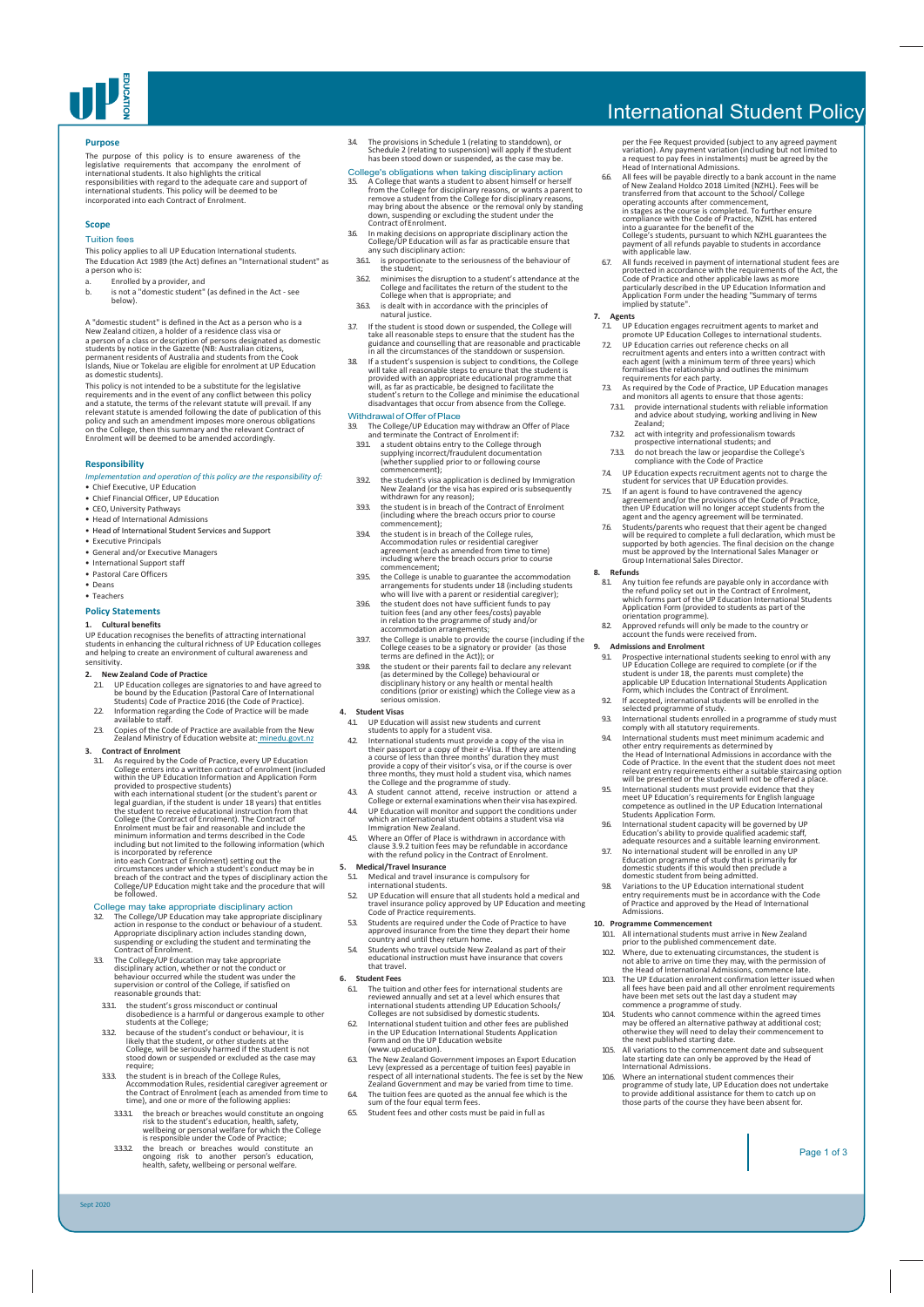

- 11. Accommodation recognises that it is important to provide<br>international students with a suitable living environment<br>conducive to study, and to assist their integration<br>into the New Zealand lifestyle. It is also importan
- 11.2. In accordance with the Code of Practice, UP Education will advise the Executive Principal/General and/or Executive 11.3. Managers of any serious concerns relating to accommodation.
- 
- 11.4. UP Education requires all accommodation providers (including homestays and residential caregivers) to register in<br>advance, enter into a written agreement with UP Education<br>setting out roles and responsibilities and to be subject to a<br>safety check (to be undertaken at leas
- includes: 11.4.1. a full inspection of the accommodation;
- 
- 
- 11.4.2. confirmation of identity; 11.4.3. reference check; 11.4.4. police vetting of all adults 18 years and older;
- 11.45. interview; and<br>11.46. risk assessment

- 
- 1146. risk assessment<br>
all and accommodation providers are also required to<br>
All accommodation providers are also required to<br>
participate in training and be regularly visited to ensure the<br>
safety of the student and to e
- 117. UP Education will visit all Under-18 students in their<br>accommodation when they and their accommodation<br>provider are present. When the UP Education assessor has<br>concerns, the Head of International Student Services and Support will communicate these concerns to the accommodation provider and advise the student's parents of actions required to keep the student safe and for Code of Practice requirements to be met.
- 11.8. UP Education academic staff (and other staff as required) will hold regular meetings with their students where a student's accommodation arrangements will be just one item on the agenda.
- 11.9. UP Education may contract a third party to assist with accommodation placements when demand exceeds UP Education's capacity, or with short term tour groups.
- 11.10. UP Education may provide advice and assistance to students<br>aged over 18 with regard to other forms of accommodation<br>such as student apartments but will make it clear that no<br>assessment of the suitability of the acco made. 11.11. UP Education is required to guarantee the accommodation
- arrangements for all students under 18, including students<br>who will live with a parent or a residential caregiver. The<br>College/UP Education may withdraw a student's offer of<br>place and terminate the Contract of Enrolment in can no longer provide an accommodation guarantee. This action will mean that the conditions of the student's visa are no longer met and to remain in New Zealand, the student will be required to obtain a new visa from Immigration New will be r<br>Zealand

# **12. Student Support**

Sept 2020

- 12.1. Systems for the pastoral care of international students will assist UP Education to meet the requirements of the Code of Practice.
- 12.2. All international students will be provided with an appropriate Orientation and induction programme as well as access to ongoing learning support for the duration of their studies.
- 12.3. All international students will be provided with access to a 24/7 safety and wellbeing service for the duration of their studies.
- 12.4. Parents and residential caregivers are encouraged to attend the College orientations. 12.5. In relation to international students under 18 years UP Education must:
- 125.1. have up-to-date contact details for the students
- parents, legal guardians, and residential caregivers;
- 1252 maintain effective communications with the parents, legal<br>guardians, or residential caregivers of students<br>concerning their wellbeing and progress in study; and<br>1253 ensure that at least one staff member is designated
- 12.6. UP Education will allocate each student a staff member who will be the student's main point of contact.
- 
- will be the student's main point of contact.<br>
127. UP Education will allocate a staff member at each campus to<br>
provide higher level support to international students.<br>
128. UP Education will advise students, parents, agen
- 129. UP Education will ensure that a plan is in place for the transfer of care of students under 18 years from a<br>residential caregiver to the students parent or legal<br>guardian (or another approved person) for each transfer

regarding transfer for care. 12.10. Within the "Acceptance of Terms" section of the UP Education Information and Application Form (confirmed in the<br>Enrolment Acceptance Form) the student (or<br>the student's parent or legal guardian, if the student is under<br>18 years) agrees that the Executive Principal/ General and/or<br>Ex

may act as guardian for the student if the need arises when<br>the student has medical or mental health issues and that the<br>Executive Principal/ General and/or Executive Managers may<br>act in the best interests of the student a

- 1211. This means that at times of emergency, while all reasonable<br>attempts will be made to contact the parent or guardian, the<br>Executive Principal/ General and/or Executive Managers may<br>act and make decisions as guardian Executive Managers in this capacity will be communicated to the relevant authority and the parents of the student as soon as possible thereafter.
- 12.12. Possible actions that may be taken pursuant to an exercise of the authority to act as guardianinclude:
- 12.12.1. agreeing to emergency surgery;
- 12.12.2. arranging for medical or respite care in New Zealand; 12.12.3. instructing the College's student insuranceprovider; 12.12.4. arranging to repatriate the student home.
- 12.13. The costs of such actions (when not covered by the student's insurance) will be the responsibility of the parent/student.
- **13. Support for Students at Risk or with Special Needs**
- The College will ensure that:
	- 13.1.1. appropriate measures are put in place to address the needs and issues of international students at risk or with special needs
	- 13.1.2. the parent or legal guardian of a student under 18 years or the next of kin of a student 18 years or over is aware of any situation where the student is at risk or has special needs; and
	- 131.3 where appropriate and in compliance with the principles<br>of the Privacy Act 1993, issues relating to the students<br>are reported to relevant agencies such as the New<br>Zealand Police and Oranga Tamariki-Ministry for Child and to NZQA.
- 13.2. A student is at risk if the College has reasonable grounds to believe that there is a serious issue relating to the student's health, safety, or wellbeing, including, for example:
- 13.2.1. the student is unable to adequately protect himself or herself against significant harm or exploitation;
- 13.2.2. the student is unable to adequately safeguard his or her personal welfare. 13.3. A student with special needs includes a student who:
- 13.3.1. experiences a physical, sensory, cognitive, psychosocial, or behavioural difficulty, or a combination of these, and that difficulty or those difficulties affect his or her ability to participate, learn, and achieve; or
- 13.3.2. requires the provision of adapted programmes or learning environments, or specialised equipment or materials to support him or her to access the curriculum, participate, learn, and achieve.
- The UP Education International Students Application Form<br>requires a student to disclose all current and prior medical<br>conditions (including, for the avoidance of doubt, any<br>significant injury, long-term illness, mental he
- student is under<br>18 years) must undertake and agree to meet any<br>additional costs arising from the student's specific needs
- additional costs arising from the student's specific needs prior to a final acceptance into the College being issued. 13.4.2. not disclosed within the UP Education International Students Application Form, the College/UP Education may withdraw an Offer of Place and terminate the Contract of Enrolment in accordance with clause 3.9.8.
- **14. Off-Shore Recruitment**
- 14.1. International marketing and recruitment staff will be fully aware of the Code of Practice and will meet its requirements<br>The Group International Sales Director will obtain
- 14.2. The Group International Sales Director will obtain approval from the UP Education Chief Sales and Marketing Officer for the annual operating and marketing plan.
- 14.3. Key target markets: China, Korea, Indian Sub-continent, Vietnam, Thailand, Germany, Russia, Middle East, South East Asia, Indonesia, Japan, Cambodia
- **15. Attendance and Performance**
- 15.1. UP Education acknowledges that monitoring of attendance and academic performance assists with ensuring the safety and academic performance of international students.
- 15.2. All support and academic staff will be required to be aware of and comply with UP Education's attendance and academic
- 
- 
- performance requirements and the Code of Practice.<br>
All students' attendance will be monitored to ensure they<br>
meet attendance requirements.<br>
154. UP Education students will regularly receive full academic<br>
reports on thei
- 
- **16. Evaluation**<br>
16.1. UP Education will provide parents and students with<br>
regular opportunities to evaluate programmes and<br>
support services. Areas of concern will be addressed<br>
promptly.
- 16.2. UP Education annually reviews information provided to prospective international students, parents, agents, homestay families and residential caregivers toensure

# International Student Policy

- its accuracy and relevance. 16.3. UP Education will evaluate student results and course effectiveness.
- -
- **17. Student Complaints**<br>
17.1. International students' complaints will be addressed in<br>
accordance with the Complaints Process and the Code of<br>
Practice.
- **18. Responsibilities**
- UP Education Executive is responsible for:

• Approving and reviewing the international student policy • Incorporating the international student strategy in the Board Strategic Plan

- 
- 
- UP Education CEO is responsible for: Approving the fees for domestic and international students Approving the allocation of resources for international students

## UP Education Executive Principal/General and/or Executive

- Managers are responsible for: • Compliance with legislative requirements and the Code of Practice
- 
- Reporting to their CEO on international students Developing and maintaining appropriate curricular and extracurricular programmes for the international students in the UP Education Colleges
- 
- Establishing quality systems for the management and quality assurance of international student programmes Ensuring students are settled and their needs are met
- 
- Ensuring that other requirements of the Code of Practice pertaining to the needs of international students are being met.

# The Head of International Student Services and<br>Support, is responsible for:

- Ensuring that Under 18 students accommodation meets the requirements of the Code of Practice by arranging home visits each term to meet and discuss the student's homestay with the student and parent/UP Education Homestay family/ residential caregiver in
- the home
- Ensuring that other requirements of the Code of Practice pertaining to the needs of international students are being met.
- **19. Contracts and Agreements**
- UP Education International Students Application Form (including the Contract of Enrolment) UP Education Enrolment Acceptance Form
- 
- International Agents Agreement
- Residential Caregiver Agreement
- 
- Parental Agreement Form External Accommodation Provider Agreement
- Delegated to Host Families NZ
	- UP Education Homestay Contract - UP Education Homestay Plus Contract
- **20. Related Documentation**
- 

• UP Education Staff Handbook • UP Education Student Handbook **21. Relevant Legislation** • Education Act (1989) and amendments

• Education (Pastoral Care of International Students) Code of Practice 2016 (as amended by the Education (Pastoral Care of International Students) Code of Practice Amendments 2019) • UP Education website: [www.up.education/](http://www.up.education/)

• UP Education International Students Application Form • UP Education Welfare and Accommodation Guide

• Education (Pastoral Care of International Students) Code of Practice 2016 and amendments • International Student Contract Dispute Resolution Scheme Rules 2016 and amendments • Fair Trading Act 1986 and amendments

• Anti-Money Laundering and Countering Financing of Terrorism Act<br>2009 and amendments (insofar as the requirements of that Act may<br>be imposed upon UP Education in relation to its dealings with a<br>student or parent or legal

Page 2 of 3

• Consumer Guarantees Act 1993 and amendments • Human Rights Act (1993) and amendments • New Zealand Bill of Rights Act (1990) • Judicature Act (1903) • Privacy Act (1993) • Frivacy Act (2000)<br>• Search and Surveillance Act (2012)